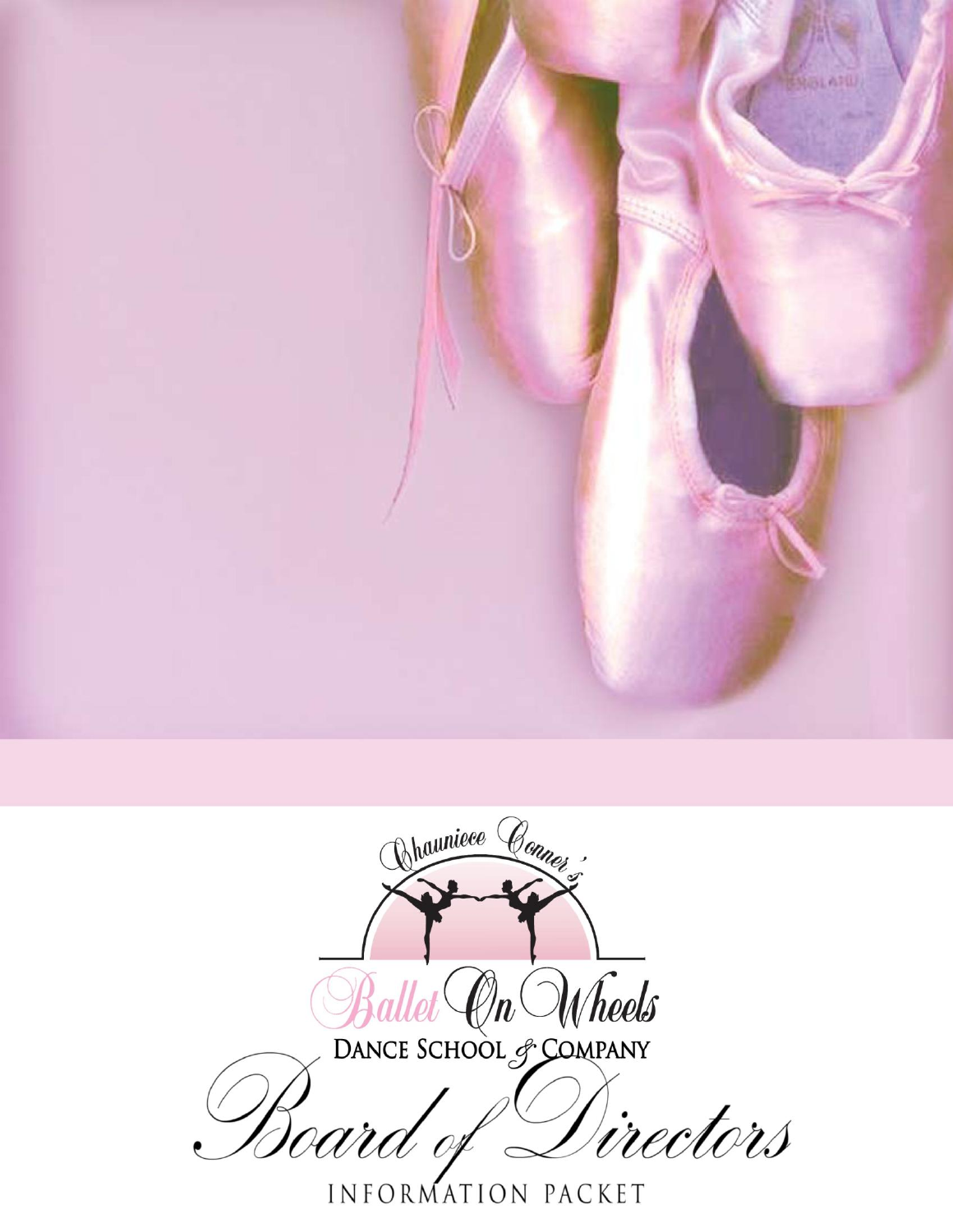Dear Prospective Board Member:

Thank for your interest in serving on the Ballet On Wheels Board of Directors! Listed below are the minimum criteria for **incoming board members** for the current term that will be enforced during the ensuing year and going forward.

Minimum Criteria for Incoming Board Members:

- 1. Have a strong interest in working with youth in the form of classical dance and the general arts.
- 2. Have expertise in one of the following areas: arts, clergy, legal, marketing, program development, event planning, fundraising, grant writing, finance.
- 3. Will attend at least 75% of board meetings and miss no more than 3 consecutive meetings that are unexcused.
- 4. Will pledge and / or participate in the annual BOW Board "Give, Get" Program.
- 5. Will actively support fundraising and other annual project ventures of the Board.
- 6. Will notify the Board Chairperson when unable to fulfill duties as a board member, with effort made to give 30 days' notice.

Responsibilities of the Sponsoring Board Member:

- 1. Contact person to determine his/her interest level prior to submitting application.
- 2. Submit Board packet to candidate to be considered for new boardmembership.
- 3. Forward completed Board packet to Board Chairperson and advisory members for review and next steps.

General Applications:

- 1. Contact BOW Board regarding general interest.
- 2. Formal Board packet is forwarded to prospective member.
- 3. Completed Board packet is received and forwarded to BOW Chairperson and advisory members for review and next steps.
- 4. Prospective member attends next scheduled board meeting for introduction and final voting and selection process.

## Highlights Unique to the Ballet On Wheels Board of Directors

►We work on behalf of Ballet On Wheels Dance School offering support, time and engagement for students interested in the dance arts throughout the Memphis area.

►We have both in - person and conference call style board meetings; Most meetings are kept right at 1 hour or less. We will meet at least 5-7 times per year.

►Our goal is to execute a minimum of 2 fun and substantial projects per board year.

►We have fun in the process, as we spread the good word about Ballet On Wheels to our community!

►Receive complimentary tickets to select BOW events throughout the year.

## **Board Applications can be faxed to 901.278.0171 or submitted via email to the following:**

Doris Boyd, Board President [doris.f.boyd@att.net](mailto:doris.f.boyd@att.net)

Chauniece Thompson [chncnnr@aol.com](mailto:chncnnr@aol.com)